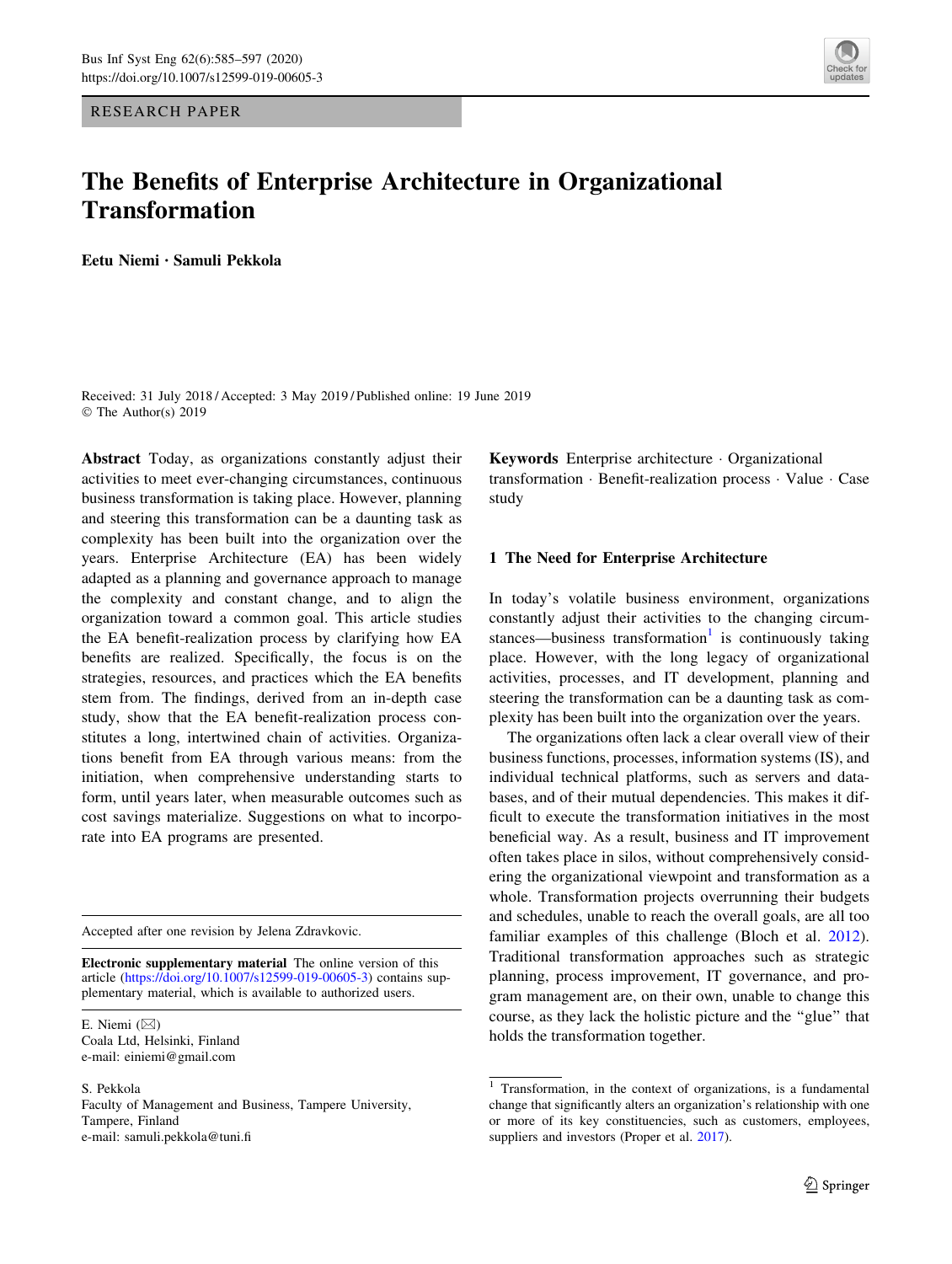The Enterprise Architecture (EA) approach has been widely adapted as a planning and governance approach to manage the complexity and constant change, and to align organizational resources toward a common goal (Tamm et al. [2011](#page-12-0)). EA encompasses an organization's business capabilities, business processes, information, IS, and technical infrastructure, and facilitates the integration of strategy, personnel, business, and IT (Kaisler et al. [2005\)](#page-11-0).

Despite obviously beneficial EA, EA implementation endeavors are often questioned and challenged as their benefits are difficult to dissect (Potts [2010](#page-12-0); Rodrigues and Amaral [2010](#page-12-0)). In the literature, there is still no common understanding of EA, or how it should be developed, managed, and used to reap the most benefits from the approach (Dang and Pekkola [2017](#page-11-0); Sidorova and Kappelman [2011](#page-12-0)). Particularly concrete benefits resulting from EA have turned out to be challenging to demonstrate, not to mention the process of benefit realization itself: Where do the benefits actually stem from?

There are a few empirical studies linking EA activities to actual benefits (Foorthuis et al. [2010;](#page-11-0) Hazen et al. [2017](#page-11-0); Kurek et al. [2017](#page-12-0); Lange et al. [2012](#page-12-0); Schmidt and Bux-mann [2011\)](#page-12-0). Additionally, the benefit-realization process itself has been addressed (e.g., Alaeddini et al. [2017](#page-11-0); Foorthuis et al. [2015](#page-11-0); Lange et al. [2016;](#page-12-0) Shanks et al. [2018\)](#page-12-0). Despite these studies, it is unclear how EA benefits are realized and where the EA benefits actually stem from, as the studies are often abstract or contradictory. As a consequence, the challenges in planning and implementing EA practices and comprehending EA benefit realization are evident. EA implementation projects and their business cases remain difficult to discuss.

In this article, we dive into the EA benefit-realization process by clarifying how EA benefits are realized. Particularly, we focus on the strategies, resources, and practices, which the EA benefits stem from. First, we take a brief look at the current research on EA and EA benefit realization. Then we report findings from an in-depth case study and show how the benefits constitute from a long, intertwined chain of activities. We argue that organizations benefit from EA through various means: from the first day, when comprehensive understanding starts to form, until years later, when a measurable outcome—cost savings—materializes.

# 2 Current Research on Enterprise Architecture Benefit Realization

## 2.1 Enterprise Architecture and Its Use

EA is ''the definition and representation of a high-level view of an enterprise's business processes and IT systems, their interrelationships, and the extent to which these processes and systems are shared by different parts of the enterprise'' (Tamm et al. [2011](#page-12-0)). This emphasizes EA being both a process and its product.

EA management operations, i.e. EA processes, provide direction and support in the design and management of the EA to support the organizational transformation (van der Raadt and van Vliet [2008](#page-12-0)). Often EA management (EAM) encompasses the management activities conducted in an organization to install, maintain, and purposefully develop an organization's EA (Lange et al. [2016](#page-12-0)). EAM and EA processes include activities such as EA planning, which deals with decisions about the EA target state, documented in new and existing EA documents (Nikpay et al. [2017](#page-12-0); Nowakowski et al. [2017\)](#page-12-0). EA governance, on the other hand, seeks to ensure that the documents are used in and for guiding individual development activities in the organization's transformation journey, facilitating the compliance of solutions toward the EA (Shanks et al. [2018](#page-12-0)).

EA products are the outputs of EA processes, such as documentation and services. Documentation includes architectural models, standards, principles, and other knowledge items describing the organization's business, information, IS, and technology, on different levels of abstraction for varying needs (Aier [2014](#page-11-0); Boh and Yellin [2007](#page-11-0); Tamm et al. [2011](#page-12-0)). In addition to describing the current state of the organization, they describe the target state and a plan of how to reach it (Hjort-Madsen and Pries-Heje [2009](#page-11-0); Kaisler et al. [2005;](#page-11-0) Nikpay et al. [2017;](#page-12-0) Tamm et al. [2011\)](#page-12-0). EA services, on the other hand, are communication and collaboration interfaces of the EA processes toward EA stakeholders (Lange et al. [2016;](#page-12-0) Shanks et al. [2018](#page-12-0)). They include EA implementation support services, facilitating and enforcing the conformity of development initiatives with the EA, and EA planning support services, supporting management decision-making on the EA target state (Lange et al. [2016;](#page-12-0) Shanks et al. [2018](#page-12-0); van der Raadt and van Vliet [2008](#page-12-0)).

EA products are primarily used for guiding the EA's realization in individual development initiatives (Kaisler et al. [2005](#page-11-0); Tamm et al. [2011\)](#page-12-0). EA plans are thus realized when systems and processes are implemented. In addition, EA products support decision-making and communication, strategic management, transformation governance, and IT and business planning activities (Aier et al. [2011;](#page-11-0) Boyd and Geiger [2010](#page-11-0); Harmsen et al. [2009;](#page-11-0) Simon et al. [2013](#page-12-0); Winter et al. [2007\)](#page-12-0).

Information systems are one type of element described in the EA products. Information systems can be defined as an organized collection of IT, data, information, processes, and people (Hirschheim et al. [1995\)](#page-11-0). Therefore, information systems consist of similar elements that are described in EA products. EA can also be considered as a second order IS, supporting the change processes of an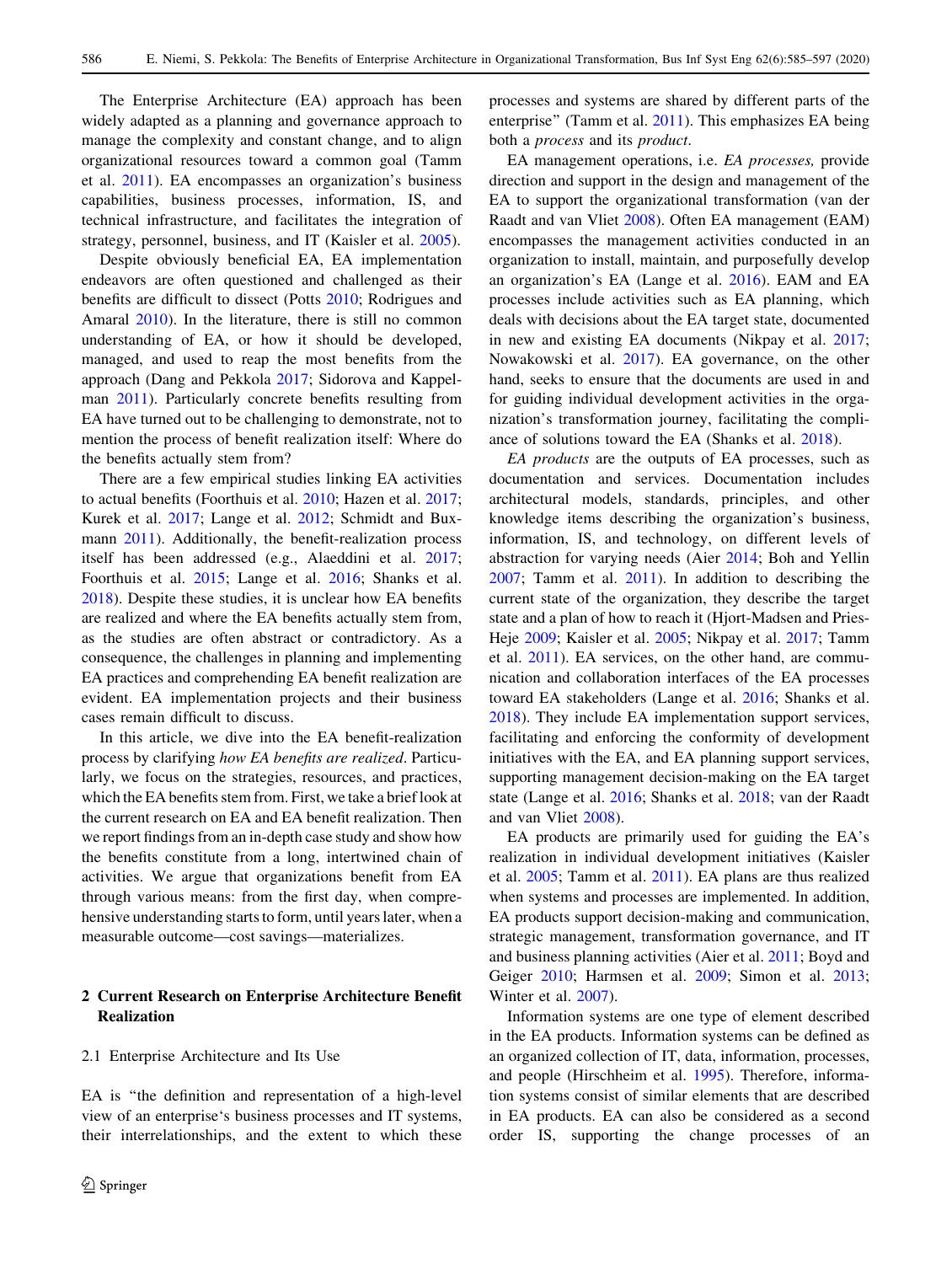| Table 1 Enterprise architecture<br>benefits synthesized from the<br>literature | Document knowledge on the enterprise    | Improve resource quality           |
|--------------------------------------------------------------------------------|-----------------------------------------|------------------------------------|
|                                                                                | Identify resource dependencies          | Improve return on investments      |
|                                                                                | Identify resource synergies             | Improve situational awareness      |
|                                                                                | Identify suboptimal resource use        | Improve solution development       |
|                                                                                | Improve alignment with partners         | Improve stability                  |
|                                                                                | Improve change management               | Increase agility                   |
|                                                                                | Improve compliance                      | Increase economies of scale        |
|                                                                                | Improve customer satisfaction           | Increase efficiency                |
|                                                                                | Improve decision-making                 | Increase growth                    |
|                                                                                | Improve employee satisfaction           | Increase innovation                |
|                                                                                | Improve enterprise-wide goal attainment | Increase market share              |
|                                                                                | Improve information quality             | Increase resource flexibility      |
|                                                                                | Improve investment management           | Increase resource reuse            |
|                                                                                | Improve measurement                     | Increase resource standardization  |
|                                                                                | Improve organizational alignment        | Increase revenue                   |
|                                                                                | Improve organizational collaboration    | Provide a high-level overview      |
|                                                                                | Improve organizational communication    | Provide directions for improvement |
|                                                                                | Improve resource alignment              | Provide standards                  |
|                                                                                | Improve resource consolidation          | Reduce costs                       |
|                                                                                | Improve resource integration            | Reduce complexity                  |
|                                                                                |                                         |                                    |

organization, instead of supporting its business processes as traditional IS (Proper [2014\)](#page-12-0). These commonalities between the definitions of EA and IS have led some researchers to use models from the IS domain to understand EA (e.g., Lange et al. [2016;](#page-12-0) Niemi and Pekkola [2009\)](#page-12-0).

## 2.2 Realizing Benefits from Enterprise Architecture

A multitude of EA benefits have been identified in the literature. Our review of the literature on EA benefits lists 250 different benefits. The review was based on four academic meta-reviews on EA benefits (Boucharas et al. [2010](#page-11-0); Foorthuis et al. [2015;](#page-11-0) Niemi [2006](#page-12-0); Tamm et al. [2011](#page-12-0)). They were selected because they present comprehensive literature reviews on EA benefits. For example, Tamm et al. ([2011\)](#page-12-0) present a meta-review of 50 studies on EA benefits. As we grouped similar benefits together, we arrived at a list of 40 individual benefits, illustrated in Table 1.

The benefits range from very abstract ones such as business–IT alignment and improved decision-making, to concrete, measurable benefits such as reduced costs. This variety, and the fact that very few studies actually define the benefits explicitly, make it difficult to comprehend where they stem from, or what their mutual interrelationships are.

EA benefit realization research also lacks empirical evidence. Of a review of 50 studies, only six provided any

empirical data (Tamm et al. [2011](#page-12-0)). Many studies have focused on hypothetical or potential benefits of EA, not on concretized benefits. Studies addressing actual benefits have appeared, even though they do not always clarify the benefit realization mechanisms (e.g., Aier et al. [2011](#page-11-0); Kurek et al. [2017;](#page-12-0) Lagerström et al. [2011](#page-12-0)). While benefits can be realized from EA in some circumstances, the benefit realization mechanisms need further clarification. To investigate how EA benefits are realized, we conducted a literature review to identify relevant studies. Although our main focus was on IS journals (including, but not limited to BISE, MISQ, JAIS, ISR, EJIS, JIT, JSIS, JMIS and ISJ), we expanded the sample by including also a search on Google Scholar. The following search terms were used: 'Enterprise Architecture', 'Architecture' and 'Architect' with terms 'Benefit' and 'Value'. This resulted in 132 relevant articles. From these, 55 articles were about EA benefit realization. They were then analyzed to see whether they explicitly describe the benefit-realization process, and not just list some success or failure factors. Final 18 articles, listed in Table [2,](#page-3-0) were included for analysis.

The studies from the literature review show that EA benefit realization resembles a process, $<sup>2</sup>$  i.e. a series of</sup> actions or steps that have to be carried out to realize the benefits from EA. Consequently, in this article the term "EA benefit-realization process" refers to the chain of constructs and their interrelationships leading to the

<sup>2</sup> The Oxford English Dictionary defines process as ''a series of actions or steps taken in order to achieve a particular end''.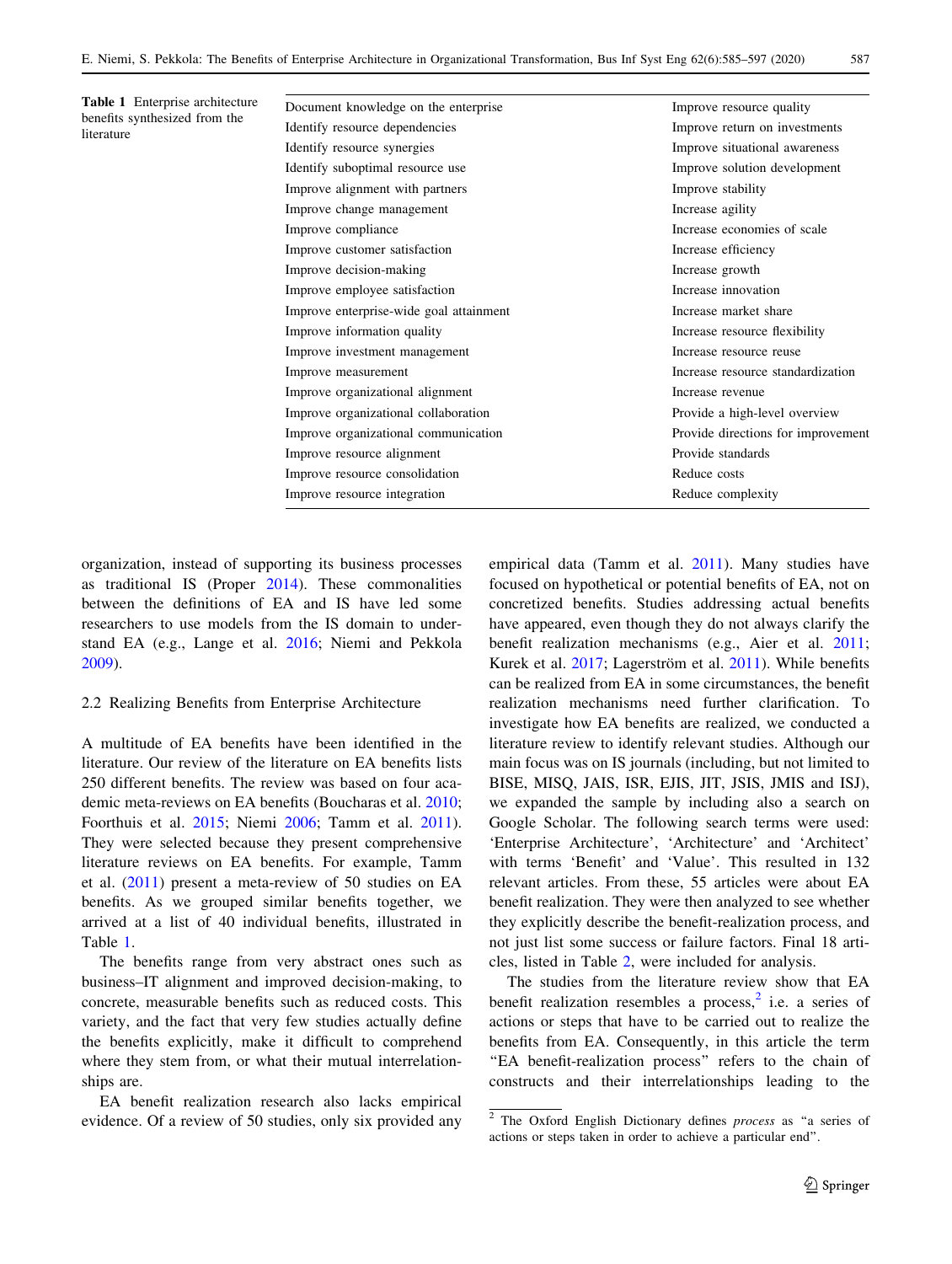<span id="page-3-0"></span>

| <b>Table 2</b> Results of the literature review |  |
|-------------------------------------------------|--|
|-------------------------------------------------|--|

| Article                                            | Number of<br>constructs | Number of<br>interrelationships | Included constructs (or categories for the<br>constructs)                                                                                                                                                                                                                                                                                             | Constructs leading to benefits                                                                                      |
|----------------------------------------------------|-------------------------|---------------------------------|-------------------------------------------------------------------------------------------------------------------------------------------------------------------------------------------------------------------------------------------------------------------------------------------------------------------------------------------------------|---------------------------------------------------------------------------------------------------------------------|
| Aier (2014)                                        | 6                       | 5                               | Group culture, EAP management, EAP<br>application, EAP guidance, EA consistency,<br>EA utility                                                                                                                                                                                                                                                        | EA consistency                                                                                                      |
| Alaeddini<br>et al. (2017)                         | 12                      | 16                              | Communications, competency/value<br>measurements, governance, partnership, scope<br>and architecture, skills, EA framework,<br>organization size, organization type, country,<br>EA, business-IT alignment                                                                                                                                            | Communications, competency/value<br>measurements, governance, partnership,<br>scope and architecture, skills        |
| Bischoff et al.<br>(2014)                          | 2                       | 1                               | Use intensity of artifact, realization of benefit                                                                                                                                                                                                                                                                                                     | Use intensity of artifact                                                                                           |
| Boh and<br>Yellin $(2007)$                         | 13                      | 11                              | Governance mechanisms for EA standards<br>management, use and conformance to EA<br>standards, outcomes (main categories)                                                                                                                                                                                                                              | Use and conformance to EA standards                                                                                 |
| Boucharas<br>et al. $(2010)$                       | 4                       | 3                               | Contexts, intervention, mechanisms,<br>organizational outcomes                                                                                                                                                                                                                                                                                        | Mechanisms                                                                                                          |
| Foorthuis<br>et al. $(2015)$                       | 6                       | 10                              | EA approach, project compliance with EA,<br>architectural insight, EA-induced capabilities,<br>organizational performance, project<br>performance                                                                                                                                                                                                     | Architectural insight, EA-induced capabilities                                                                      |
| Lagerström<br>et al. (2011)                        | 2                       | 1                               | EAM maturity, successful execution of IT                                                                                                                                                                                                                                                                                                              | <b>EAM</b> maturity                                                                                                 |
| Lange $(2012)$                                     | 6                       | 6                               | EAM product quality, EAM infrastructure<br>quality, EAM service delivery quality, EAM<br>use, EAM cultural aspects, EAM benefits                                                                                                                                                                                                                      | EAM product quality, EAM use                                                                                        |
| Lange et al.<br>(2016)                             | 6                       | 6                               | EAM product quality, EAM infrastructure<br>quality, EAM service delivery quality, EAM<br>organizational anchoring, intention to use<br>EAM, EAM organisational and project<br>benefits                                                                                                                                                                | EAM product quality, organizational<br>anchoring, intention to use EAM                                              |
| Lux et al.<br>(2010)                               | 9                       | 7                               | EAM-related human IT resources, EAM-<br>related intangibles, EAM-related<br>technological IT resources, other IS resources,<br>EAM capability, other IS capabilities, (IT<br>resource exploitation in) business processes,<br>business process performance, organizational<br>performance                                                             | EAM capability, other IS capabilities, (IT<br>resource exploitation in) business processes                          |
| Schmidt and<br>Buxmann<br>(2011)                   | 17                      | 17                              | IT compatibility, IT connectivity, EA<br>communication and support, firm<br>decentralization, documentation, duration of<br>EAM implementation, EAM approach, IT<br>efficiency, IT flexibility, EA governance, EA<br>implementation, mergers and acquisitions, IT<br>modularity, stakeholder participation, EA<br>planning, EA programming, firm size | EAM approach                                                                                                        |
| Shanks et al.<br>(2018)                            | 6                       | 7                               | EA service capability, EA governance, use of<br>EA services in IT-driven change, use of EA<br>services in business-driven change, project<br>benefits, organizational benefits                                                                                                                                                                        | Use of EA services in IT-driven change, use<br>of EA services in business-driven change                             |
| Tamm et al.<br>(2011)                              | 6                       | 8                               | Enterprise architecture quality, organizational<br>alignment, information availability, resource<br>portfolio optimization, resource<br>complementarity, organizational benefits                                                                                                                                                                      | Organizational alignment, information<br>availability, resource portfolio optimization,<br>resource complementarity |
| van<br>Steenbergen<br>and<br>Brinkkemper<br>(2008) | Numerous<br>constructs  | Numerous<br>interrelationships  | Enterprise architecture practice, architectural<br>results, organizational performance, business<br>goals, ultimate business goals (main<br>categories)                                                                                                                                                                                               | Architectural results, organizational<br>performance                                                                |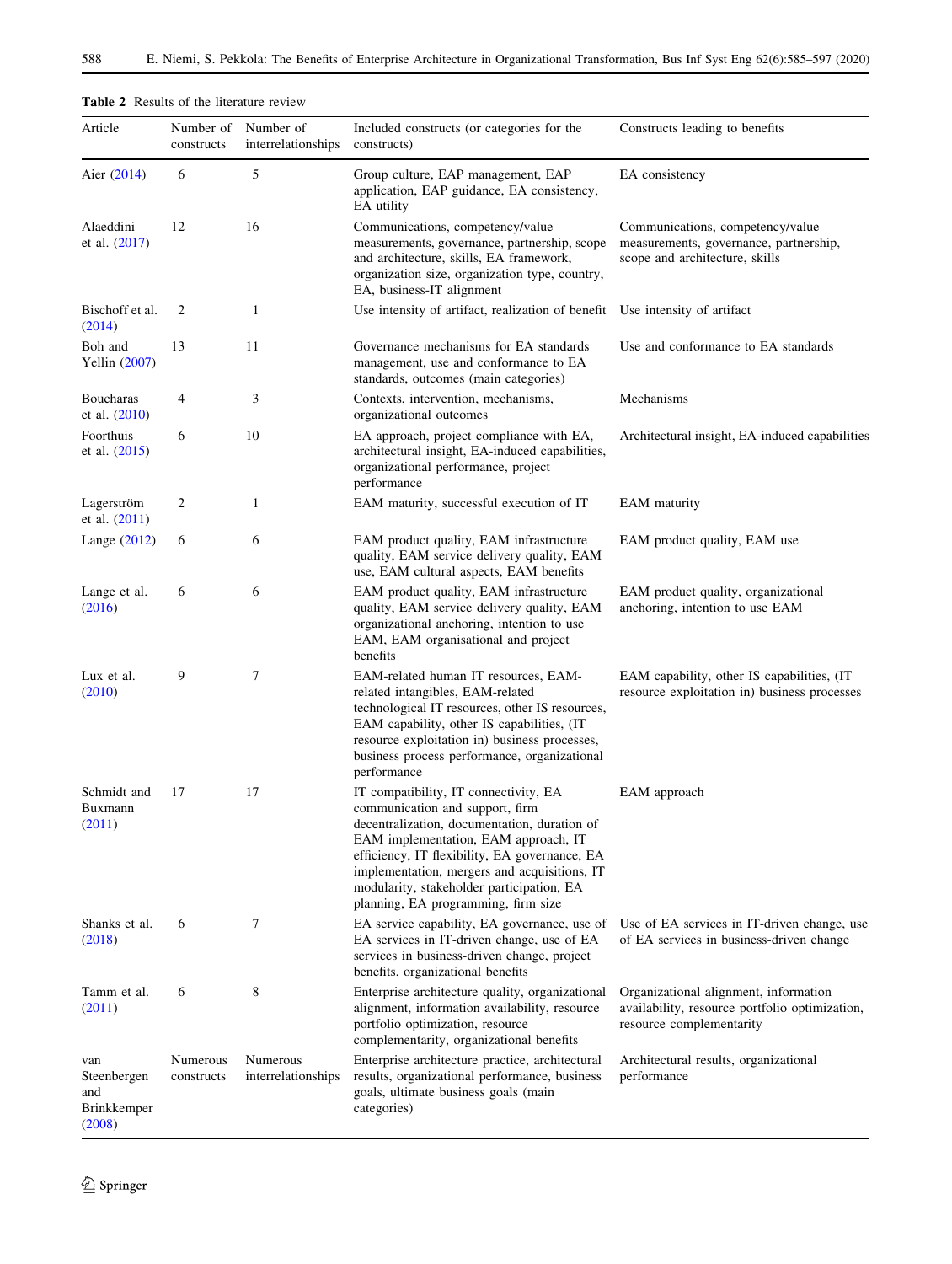| Article                               | Number of<br>constructs | Number of<br>interrelationships | Included constructs (or categories for the<br>constructs)                                                                                                                                | Constructs leading to benefits                                                                                                                          |
|---------------------------------------|-------------------------|---------------------------------|------------------------------------------------------------------------------------------------------------------------------------------------------------------------------------------|---------------------------------------------------------------------------------------------------------------------------------------------------------|
| van der Raadt 26<br>et al. $(2010)$   |                         | 32                              | Attributes, consequences, values (main<br>categories)                                                                                                                                    | Consequences                                                                                                                                            |
| van der Raadt<br>et al. $(2007)$      | 10                      | 23                              | Governance, processes, communication,<br>support, scope, resources, architecture<br>awareness, architecture maturity, Architecture<br>alignment, architecture effectiveness              | Architecture awareness, architecture<br>maturity, architecture alignment                                                                                |
| van<br>Steenbergen<br>et al. $(2011)$ | 5                       | 5                               | Project conformance to EA, choices in EA<br>explicitly linked to business goals, organized<br>knowledge exchange between architects, EA<br>in general a good instrument, economic sector | Project conformance to EA, choices in EA<br>explicitly linked to business goals, organized<br>knowledge exchange between architects,<br>economic sector |
| Weiss et al.<br>(2013)                | 10                      | 9                               | Social legitimacy, efficiency, organizational<br>grounding, trust, governance, goal alignment,<br>enforcement, response, EA consistency,<br>benefits                                     | Enforcement, response, EA consistency                                                                                                                   |

Table 2 continued

realization of benefits from EA. In the literature, EA benefit realization is often seen as a simple process with only two steps: specific constructs are interrelated with specific benefits (e.g., Alaeddini et al. [2017](#page-11-0); Bischoff et al. [2014](#page-11-0); Lagerström et al. [2011;](#page-12-0) Schmidt and Buxmann [2011](#page-12-0); van Steenbergen et al. [2011\)](#page-12-0). Yet the benefits may also be realized indirectly through one or more intermediary constructs (e.g., Foorthuis et al. [2015;](#page-11-0) Lange et al. [2016](#page-12-0); Shanks et al. [2018;](#page-12-0) Tamm et al. [2011;](#page-12-0) Weiss et al. [2013](#page-12-0)). This suggests that EA benefits are realized through an impact chain of more than three constructs, making the EA benefit realization a complex, multi-phased process. This resembles the benefit realization in the IS discipline (DeLone and McLean [2003](#page-11-0)).

There are different views on how EA benefits emerge. Some consider EA benefits to realize directly from highquality EA products (Lange et al. [2016;](#page-12-0) Lange [2012](#page-12-0); Schmidt and Buxmann [2011\)](#page-12-0), EA processes (Schmidt and Buxmann [2011](#page-12-0); Tamm et al. [2011\)](#page-12-0) or EA services (Foorthuis et al. [2015](#page-11-0); Shanks et al. [2018\)](#page-12-0). A few add more indirect sources such as EA use or implementation (Aier [2014;](#page-11-0) Lange et al. [2016](#page-12-0); van Steenbergen and Brinkkemper [2008\)](#page-12-0). Some also consider the effects of EA implementation: an improved IT operating platform and the resulting business process performance improvements produce benefits (Lux et al. [2010;](#page-12-0) Tamm et al. [2011](#page-12-0)). Even though a multitude of sources for benefits have been suggested, all, or even most of the sources are very seldom included in the EA benefit-realization process descriptions.

Social, cultural, and organizational issues, such as the organizational culture and the organization's understanding of EA and its foundations, have also been suggested to have impacts on the EA process (Aier [2014](#page-11-0); Lange [2012](#page-12-0)). Utilizing EA is evidently not only a technical issue, but also a social and political one (Weiss et al. [2013\)](#page-12-0). For example, top-management commitment to EA, and stakeholder awareness and understanding of EA are crucial for bridging EA use and the quality of EA processes, products, and services (Lange et al. [2016](#page-12-0)). Acceptance of EA in the organization has also been considered critical (Lange et al. [2016](#page-12-0); Weiss et al. [2013](#page-12-0)). This indicates that the EA's conceptualization and grounding in the organization supports EA use. Contextual factors, for example, organizational size and complexity, operating platform quality, operating model, and the rate of organizational change, legislation and regulations, demographic factors, and organization type also impact benefit realization (Lux et al. [2010](#page-12-0); Schmidt and Buxmann [2011;](#page-12-0) Tamm et al. [2011](#page-12-0)).

## 3 The Case Study

Our primary data source for this study is a single qualitative case study (Stake [2000](#page-12-0); Walsham [1995](#page-12-0)) of a large Finnish public-sector organization, described in Table [3.](#page-5-0) It has undertaken EA work for over 8 years. The first author observed the situation for 2 years before the study took place. It was therefore estimated that the maturity of the organization's EA capability was appropriate to provide adequate research data for the EA benefit-realization process.

The data was collected through 14 semi-structured themed interviews. Initially, a set of five interviewees were handpicked from the organization: the centralized EA team, all the main business units, and major ongoing projects. Then snowball sampling was used to identify the rest of the respondents. In addition, documentation on the EA and its framework and methodology were studied. Data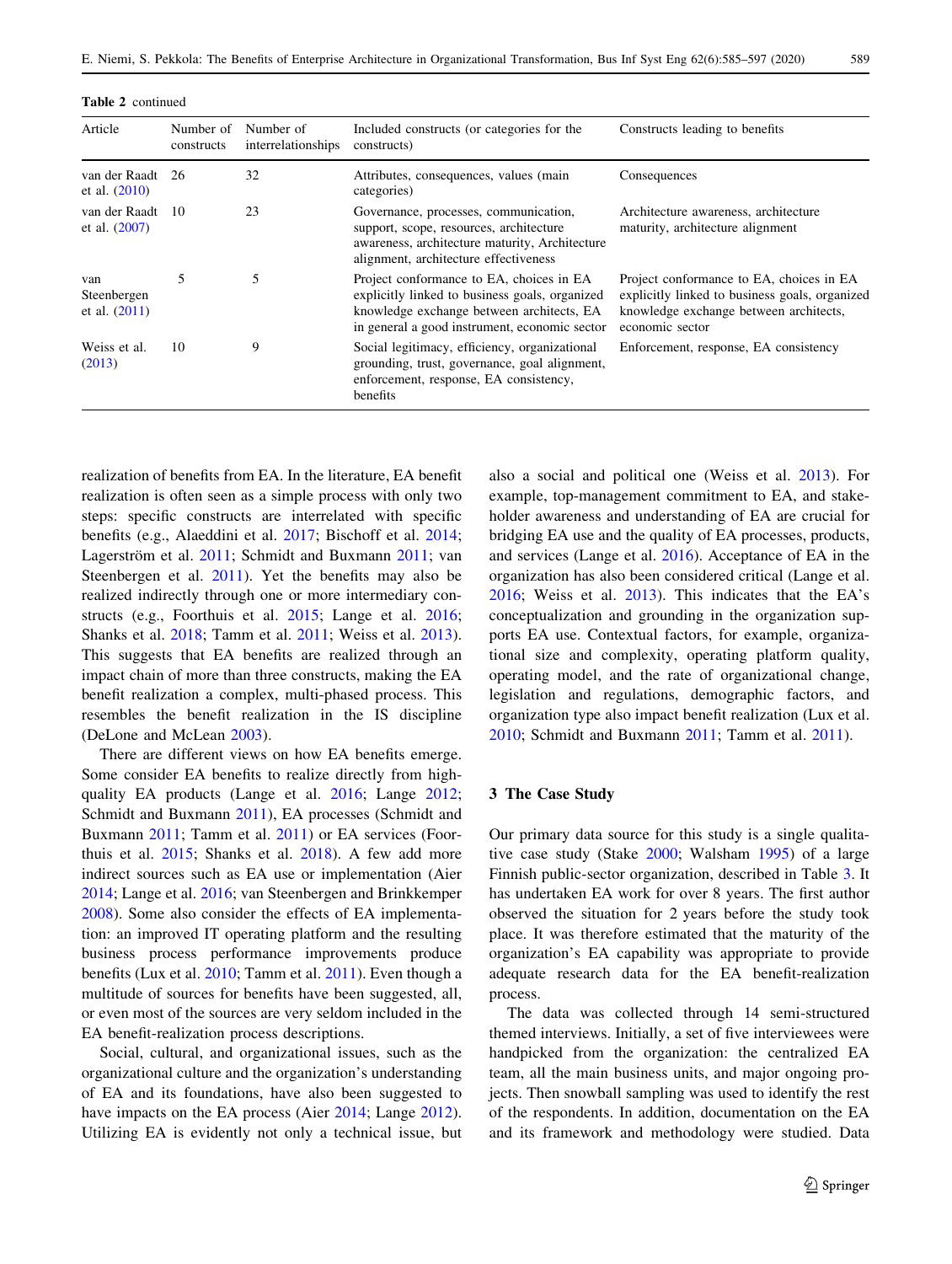## <span id="page-5-0"></span>Table 3 Case organization summary

The organization is governed by a centralized group administration and has several fairly independent lines of business (LoBs). A multitude of development initiatives are constantly underway. In addition to EA, these are governed by typical governance processes such as portfolio management, project management, procurement, and IT governance. The organization utilizes EA to concretize strategic plans, set architectural guidelines for development initiatives, and to guide individual projects in conforming to EA

The EA work is carried out by a semi-centralized EA team on several architectural levels: EA, reference architecture, LoB architecture, project architecture, and implementation architecture. The central EA team is responsible for EA, reference architecture, and LoB architecture, which are mainly used to set the direction for development at a high level. Project architecture and implementation architecture are defined in individual projects, and constitute a detailed view of the particular project and its dependencies to the overall EA. The organization uses an established EA framework and methodology. EA modeling is carried out with a proprietary EA modeling tool. EA models are extracted from the tool into documents for communication outside the architect community

The organization had defined the EA framework, methodology, roles, and objectives seven years earlier. Architects and owners had been, for the most part, named for the EA viewpoints. While the architects in the central team were full time, most architects were actually not. As a consequence, the EA methodology and the role descriptions did not fully realize in practice. Even though the lack of resources was often highlighted as a major problem, the EA organization structure and methodology were also regarded as overly heavy. There were plans for streamlining and rationalizing the EA organization and methodology. EA was also considered somewhat separate from the other planning and governance methods. Especially on the project level, governance methods partly overlapped, as similar information was required from the projects in different formats, causing an extra burden

#### Table 4 Interviewees and their characteristics

| Interviewee              | Work role                               | Level   | EA team       |
|--------------------------|-----------------------------------------|---------|---------------|
| Architect A              | Technical-functional<br>architect       | LoB     | Central       |
| Architect B              | Domain architect                        | EA.     | Central       |
| Specialist C             | EA framework specialist                 | LoB     | Central       |
| Specialist D             | Lifecycle management<br>specialist      | LoB     | Decentralized |
| Project manager<br>E.    | Project manager                         | Project | N.A.          |
| Line manager F           | Line manager, specialist<br>in projects | Project | Decentralized |
| $CIO$ $G$                | Head of information<br>systems          | LoB.    | Decentralized |
| Project manager<br>н     | Project manager                         | Project | N.A.          |
| Development<br>manager I | Development manager                     | EA      | Central       |
| Architect J              | Technical architect                     | LoB.    | Central       |
| Program<br>manager K     | Program manager                         | Project | N.A.          |
| Project manager<br>L     | Project manager                         | Project | N.A.          |
| Architect M              | Functional architect                    | LoB     | Central       |
| Architect<br>Architect N |                                         | LoB     | Central       |

collection continued until theoretical saturation was reached. Table 4 presents the interviewees and their characteristics.

The interviews were conducted by using examples, "stories," to derive the arguments for each theme. The themes (see the Appendix; available online via [http://link.](http://link.springer.com) [springer.com\)](http://link.springer.com) followed the application of the DeLone and McLean IS success model to the EA context (Niemi and Pekkola [2009](#page-12-0)). They included the quality, use, user satisfaction, and benefits of EA products and EA services. For each theme, first an example was requested, and then clarifying ''why and how'' questions were asked. We want to emphasize that the IS success model was used only to include and illustrate different themes. This made it possible for informants to tell their stories, from their own viewpoints, without influencing them unnecessarily (Wal-sham [2006\)](#page-12-0).

The audio-recorded and transcribed interviews that lasted approximately 57 min were conducted between October 2011 and January 2012. Detailed notes were also taken to facilitate data analysis, and to identify relevant issues for subsequent interviews. All the interviews, except one, were conducted by phone.

An interpretative research approach was used in the data analysis (Klein and Myers [1999](#page-12-0); Walsham [1995](#page-12-0)). Figure [1](#page-6-0) illustrates the analysis process by providing examples of the coding categories that emerged in each step. The interview themes were first searched as initial coding categories. Then, the data and these categories were iteratively reanalyzed so that all attributes and interrelationships relating to EA benefit realization were identified. Similar attributes were then grouped as constructs. Subsequently, the interrelationships were mapped to attribute pairs and then generalized as interrelationships between the related constructs. This analysis resulted in a set of interrelated constructs describing the EA benefit-realization process.

#### 4 Findings from the Study

The analysis resulted in eight factors and 695 interrelationships having an impact on the EA benefit realization. Moreover, 51 descriptive attributes related to the constructs were identified. Table [5](#page-7-0) presents the constructs, their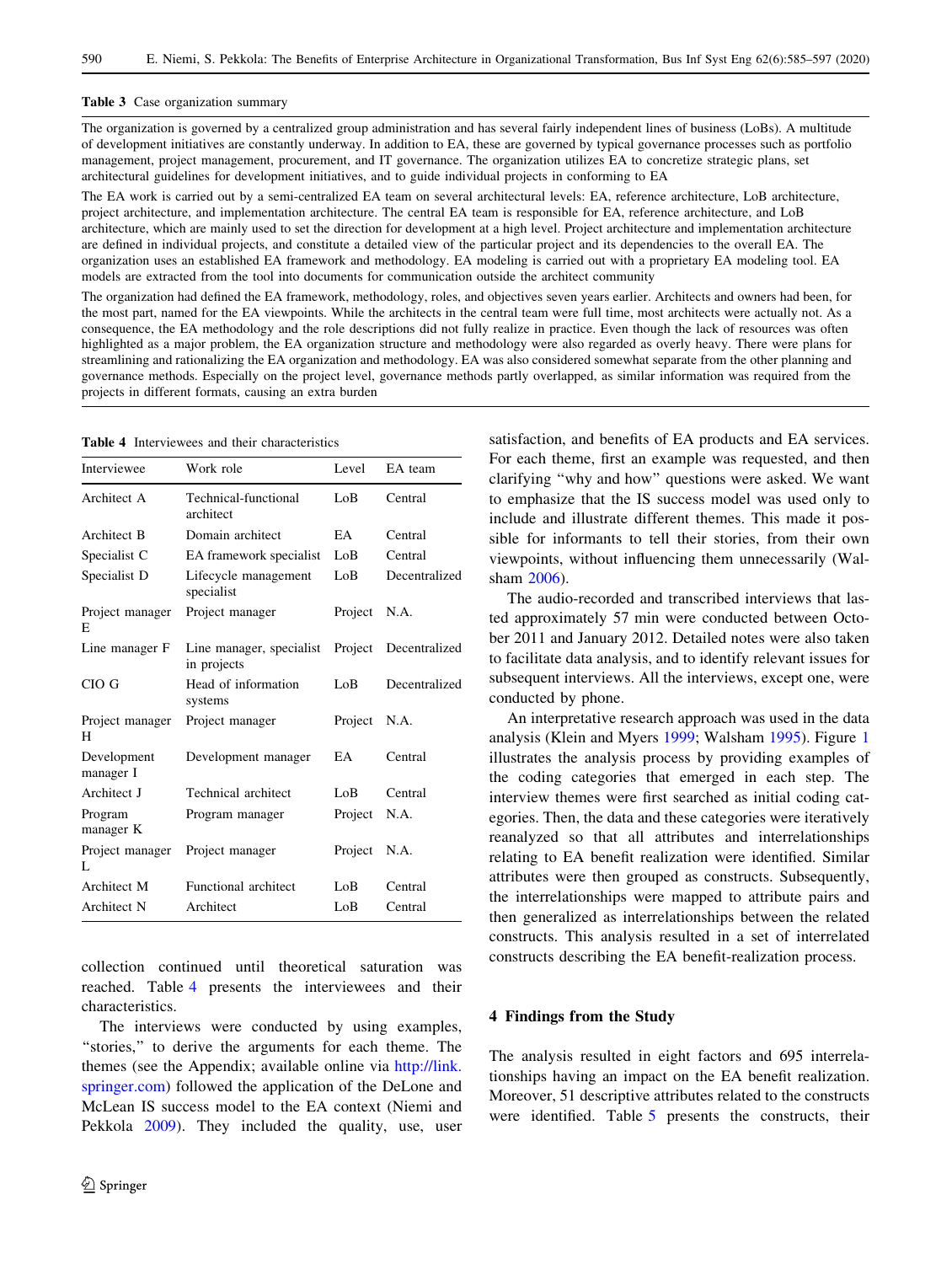<span id="page-6-0"></span>

Fig. 1 Data analysis process

definitions, and attributes. The resulting EA benefit-realization process is depicted in Fig. [2](#page-8-0).

EA benefit realization is a multi-phased process where eight constructs are interconnected in a complex manner. EA benefit realization begins with the EA Process Quality construct, referring to the day-to-day operations of the EA function. Its attributes relating to EA methodologies, frameworks, tools, organization, and stakeholder participation have an extensive impact on the process. Obviously, it has a direct impact on the quality of the results of the EA processes—represented by the EA Product and Service Quality constructs. It also directly impacts the realization of several benefits. This signifies the role of having a solid basis for EA work in the benefit realization, as the processes of EA planning, documentation, and governance can immediately contribute to improved understanding of the organization and its components.

Additionally, EA Results Use results in a multitude of EA Benefits. Utilizing EA products and services in use situations by EA stakeholders, such as architects, projects, and management, is another way (in addition to EA processes) in which EA benefits are realized. The use situations include, for example, project and solutions planning, IT and business decision-making, training, and further EA planning. Most of the attributes of use, including its motives, involved stakeholders, EA results, and timing of use have an effect on benefit realization.

EA Results Use is impacted by EA Process and EA Results Quality. This means that having an appropriate basis for EA work and high-quality EA products facilitates their use. EA Process and EA Results Quality are also mutually intertwined. While high-quality EA products are required to deliver high-quality service, appropriate EA services also improve the quality of EA products.

In addition, organizational factors, external to EA (conceptualized as the EA Social Environment construct), have a significant mutual relationship with most other constructs, as those influence and are influenced by EA Social Environment. This means that high-quality EA processes, services, and successful EA use further build up an environment that is favorable for the utilization of the EA approach. There is also a counter-impact from EA Benefits to EA Social Environment, as gaining concrete benefits from EA promotes it further.

The benefits resulting from the EA processes are numerous. While most benefits result from EA activities, there are also some benefits that are impacted by others, forming chains of benefits, where a benefit may trigger other benefits to be realized. The benefits range from immediate benefits to EA users or the EA stakeholders participating in EA planning (e.g., identify dependencies or provide overview), to indirect benefits, such as improved understanding (e.g., improve decision-making) that are a result of the immediate benefits. There are also benefits that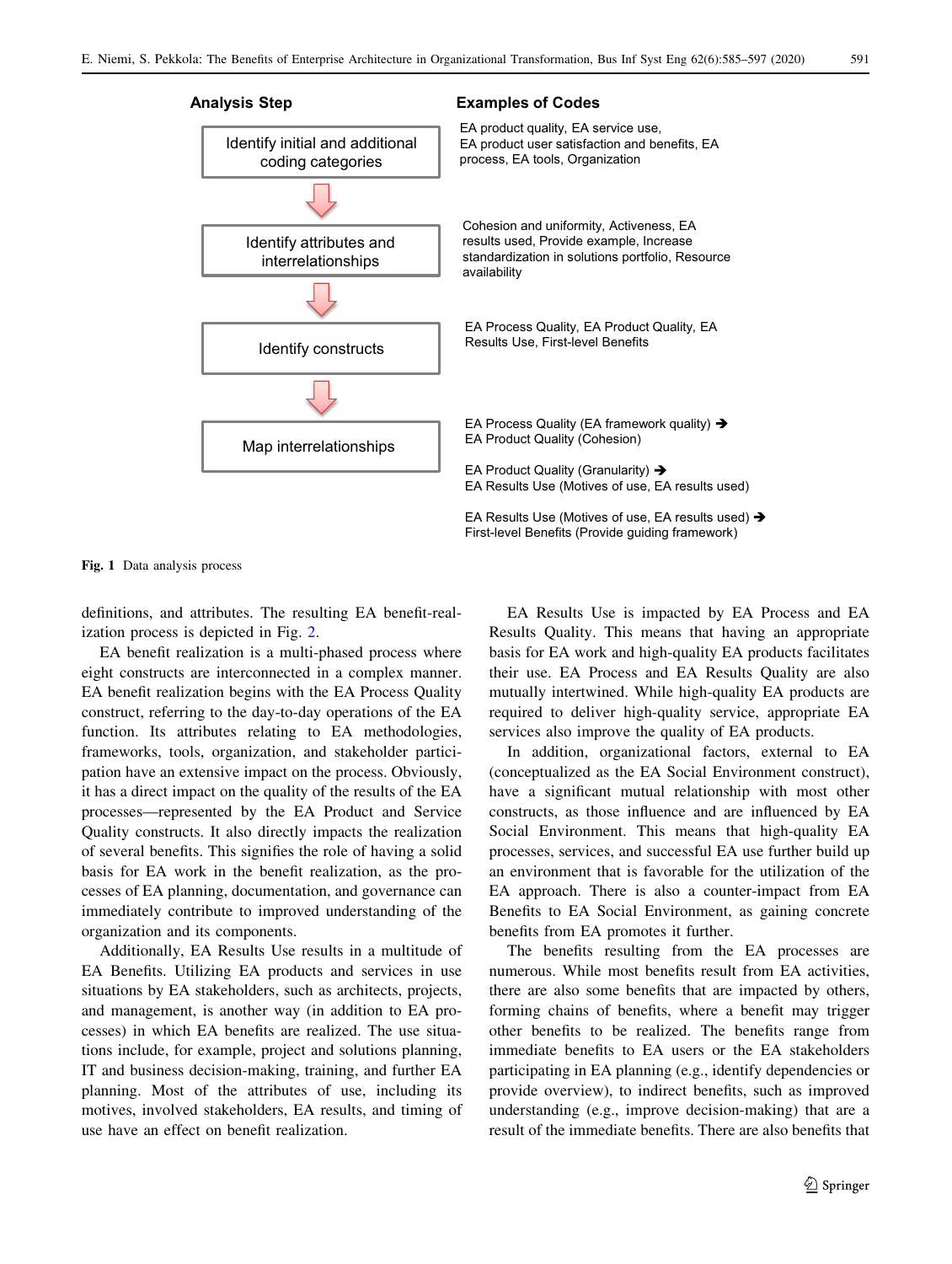| Construct                       | Definition                                                                                  | Attributes                                                                                                                                                                                                                                                                                                                                                                                                                                |
|---------------------------------|---------------------------------------------------------------------------------------------|-------------------------------------------------------------------------------------------------------------------------------------------------------------------------------------------------------------------------------------------------------------------------------------------------------------------------------------------------------------------------------------------------------------------------------------------|
| <b>EA</b> Process<br>Quality    | Measures of EA<br>processes,<br>methodologies,<br>tools, and<br>organization                | Clear EA scope and purpose<br>Cohesion with other<br>governance<br>EA framework quality<br>EA modeling conventions<br>EA modeling tool quality<br>EA process task timing<br>Non-architecture source<br>material quality<br>Resource availability<br>Stakeholder participation                                                                                                                                                             |
| <b>EA</b> Product<br>Quality    | Measures of EA<br>products                                                                  | Support documentation quality<br>Availability<br>Clarity<br>Cohesion and uniformity<br>Correctness<br>Granularity                                                                                                                                                                                                                                                                                                                         |
| <b>EA</b> Service<br>Quality    | Measures of EA<br>services                                                                  | Usefulness<br>Activeness<br>Availability<br>Competence<br>Usefulness                                                                                                                                                                                                                                                                                                                                                                      |
| <b>EA</b> Results<br>Use        | Consumption of<br>the output of EA<br>processes (i.e.,<br>EA results) by<br>EA stakeholders | Amount of use<br>EA results used<br>Motives of use<br>Stakeholders<br>Timing of use                                                                                                                                                                                                                                                                                                                                                       |
| First-level<br><b>Benefits</b>  | Effects of EA<br>that arise directly<br>from the EA<br>processes                            | User satisfaction<br>Allow project to proceed<br>Identify dependencies<br>Improve alignment<br>Improve implemented<br>solutions<br>Improve project governance<br>Improve project management<br>Improve service management<br>Increase understanding/new<br>insight<br>Provide answers quickly<br>Provide common vocabulary<br>Provide example<br>Provide guiding framework<br>Provide overview<br>Provide standards<br>Reduce duplication |
| Second-level<br><b>Benefits</b> | Effects of EA<br>that arise<br>(depending on                                                | Reduce workload in EA work<br>Improve decision-making<br>Increase interoperability<br>between solutions                                                                                                                                                                                                                                                                                                                                   |

<span id="page-7-0"></span>Table 5 Constructs and their attributes in the enterprise architecture benefit-realization process

| <b>Table 5</b> continued        |                                                                                                                                        |                                                                                                                                                 |
|---------------------------------|----------------------------------------------------------------------------------------------------------------------------------------|-------------------------------------------------------------------------------------------------------------------------------------------------|
| Construct                       | Definition<br>the situation)<br>either directly<br>from the EA<br>processes or as a<br>result of the<br>First-level<br><b>Benefits</b> | Attributes<br>Increase standardization in<br>solution portfolio<br>Identify requirements and<br>restrictions<br>Speed up project initialization |
| Third-level<br><b>Benefits</b>  | Effects of EA<br>that arise as a<br>result of the<br>second-level<br>benefits                                                          | Decrease IT costs                                                                                                                               |
| <b>EA</b> Social<br>Environment | Organizational<br>factors external<br>to the EA<br>undertaking that<br>have an effect on<br>the EA benefit-<br>realization<br>process  | Common approval and<br>understanding of EA<br>Top-management commitment<br>Understanding of EA work in<br>other organizations                   |

can only be realized over time. For example, an improved IT platform is implemented in compliance with EA (e.g., increase interoperability between solutions). Most of the benefits are on an individual or project level, while some are more at the organization level in nature. Finally, while there are concrete, measurable benefits such as cost savings, most of the benefits are somewhat abstract and are not easily measurable. Examples of benefit-realization chains from the data are included in Table [6](#page-8-0).

## 5 Discussion: Reflection to Literature

Our findings suggest that EA benefits are realized either directly from certain EA activities, or indirectly, through a chain of several interconnected constructs and attributes. This is supported by several studies (Aier [2014;](#page-11-0) Foorthuis et al. [2015;](#page-11-0) Lange [2012](#page-12-0); Schmidt and Buxmann [2011](#page-12-0)).

This means that the processes of EA planning, documentation, and governance can immediately contribute to the improved understanding of the organization and its components, thus providing a basis for more informed decision-making and development. A prerequisite for this seems to be a solid basis for EA work, with appropriate EA tools and frameworks, adequate resourcing, and stakeholder participation. Although the role of rigid EA processes has been identified earlier (Foorthuis et al. [2015](#page-11-0); Schmidt and Buxmann [2011;](#page-12-0) Tamm et al. [2011](#page-12-0)), they are not often seen as a precursor for benefits. Process factors have also been emphasized elsewhere (Banaeianjahromi and Smolander [2017](#page-11-0); Kotusev [2018;](#page-12-0) van der Raadt et al.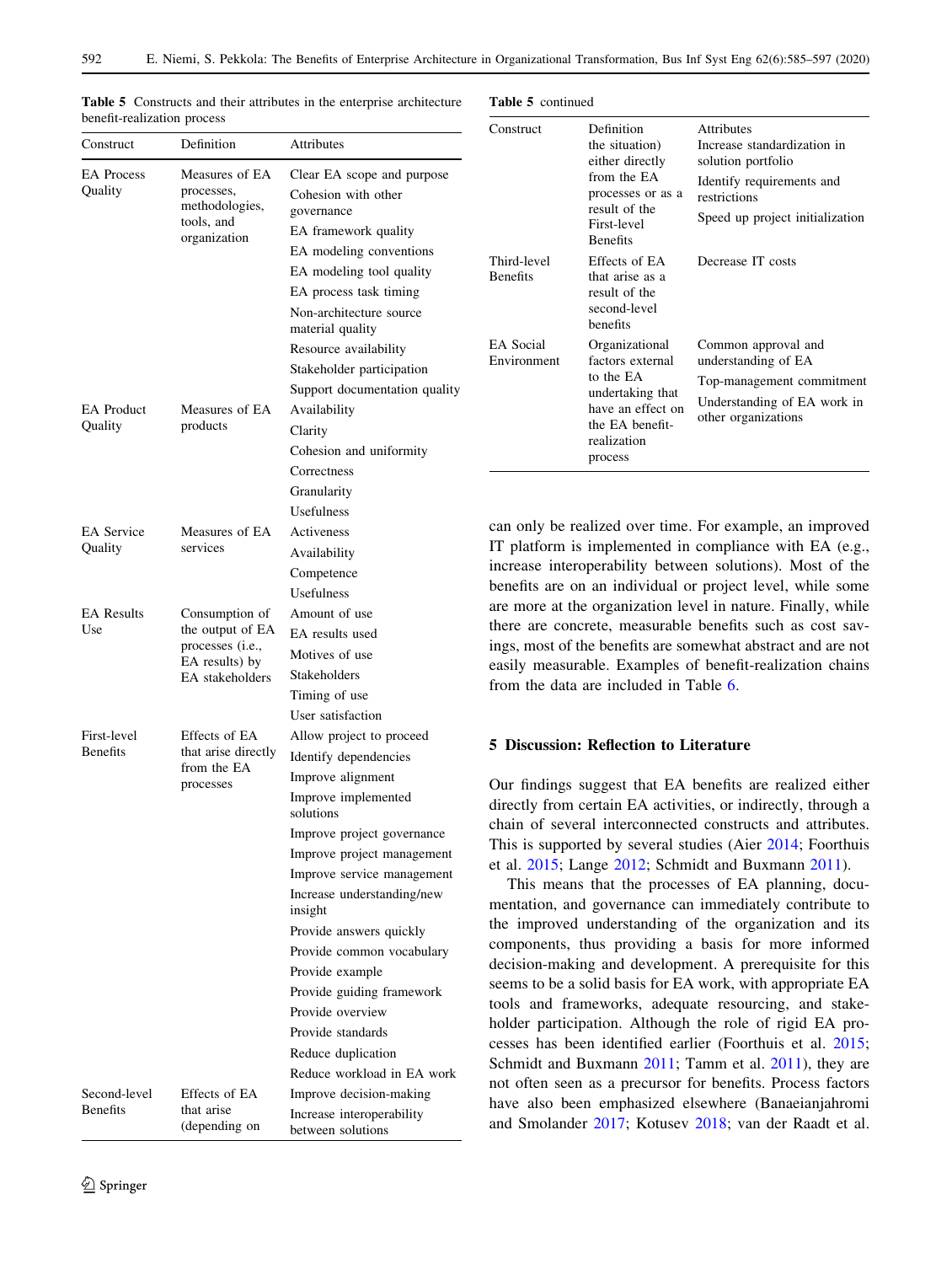<span id="page-8-0"></span>

Fig. 2 Constructs and interrelationships in the enterprise architecture benefit-realization process

Table 6 Examples of benefit-realization chains

| Codes                                                                                                                                                                                                                                                                                                                                             | Quotes from the interviews                                                                                                                                                                                                                                                                                                                                                                                                                                                                                                              |
|---------------------------------------------------------------------------------------------------------------------------------------------------------------------------------------------------------------------------------------------------------------------------------------------------------------------------------------------------|-----------------------------------------------------------------------------------------------------------------------------------------------------------------------------------------------------------------------------------------------------------------------------------------------------------------------------------------------------------------------------------------------------------------------------------------------------------------------------------------------------------------------------------------|
| EA Process Quality (stakeholder participation) $\rightarrow$ Second-level<br>Benefits (Identify requirements and restrictions)<br>Second-level Benefits (Identify requirements and<br>restrictions) $\rightarrow$ Third-level Benefits (decrease IT costs)                                                                                        | "there was a large group of people doing the requirements analysis,<br>we had even the architect at the time taking part and bringing issues he<br>thought relevant for the program, there were a lot of requirements<br>related to information security, for example  it is critical that the<br>planning team is large enough  if [EA] has not been able to influence<br>a project in the requirements analysis  there the larger problems arise<br>it is more expensive, if not impossible, to make changes later."<br>[Architect J] |
| EA Process Quality (Support documentation quality) $\rightarrow$ EA Product<br>Quality (Availability, Cohesion)<br>EA Process Quality (Support documentation quality) $\rightarrow$ First-level<br>Benefits (Provide guiding framework)                                                                                                           | "Yes, [the guidelines] are for suppliers, they present the architecture<br>and tell us what the views are that they need to produce  in an ideal<br>situation, we get the [architectural] descriptions directly from the<br>supplier and only need to copy them to the [EA modeling tool]  when<br>we send out a request for a proposal, we add these guidelines as an<br>attachment to specify what descriptions we require." [Architect N]                                                                                            |
| EA Product Quality (Granularity) $\rightarrow$ EA Results Use (EA results used,<br>Motives of use, Stakeholders)<br>EA Results Use (EA results used, Motives of use,<br>Stakeholders) $\rightarrow$ First-level Benefits (Identify dependencies, Provide<br>guiding framework), Second-level Benefits (Identify requirements<br>and restrictions) | "The program architecture description] did not bring a lot more than<br>restrictions and a number of interfaces, and as a matter of fact, maybe<br>some taxonomy things as well came from there. But because it was on a<br>slightly different level than we really went in this program  that is<br>why it merely gave a kind of framework for our work." [Program]<br>Manager K]                                                                                                                                                      |
| EA Results Use (EA results used) $\rightarrow$ First-level Benefits (Provide<br>common vocabulary)<br>First-level Benefits (Provide common vocabulary) $\rightarrow$ Second-level<br>Benefits (Increase interoperability between solutions)                                                                                                       | "I think it could be a vehicle for coherent and congruent<br>communication, at its best. And through that, a tool for making sure<br>that the interface that has been procured [between particular systems]<br>fits there and works, in the end." [Project Manager E]                                                                                                                                                                                                                                                                   |

[2007,](#page-12-0) [2010](#page-12-0)). Some studies (Foorthuis et al. [2015;](#page-11-0) Schmidt and Buxmann [2011;](#page-12-0) Tamm et al. [2011](#page-12-0)) share our view that benefits can arise directly from EA processes.

Most EA benefits seem to be realized from the appropriate use of EA products and services. The view that EA use contributes to benefit realization directly or indirectly is shared by several authors (Aier [2014](#page-11-0); Boh and Yellin [2007](#page-11-0); Foorthuis et al. [2015;](#page-11-0) Lange et al. [2016](#page-12-0); Lange [2012](#page-12-0); Lux et al. [2010;](#page-12-0) Schmidt and Buxmann [2011](#page-12-0); Shanks et al. [2018](#page-12-0); Tamm et al. [2011;](#page-12-0) van Steenbergen and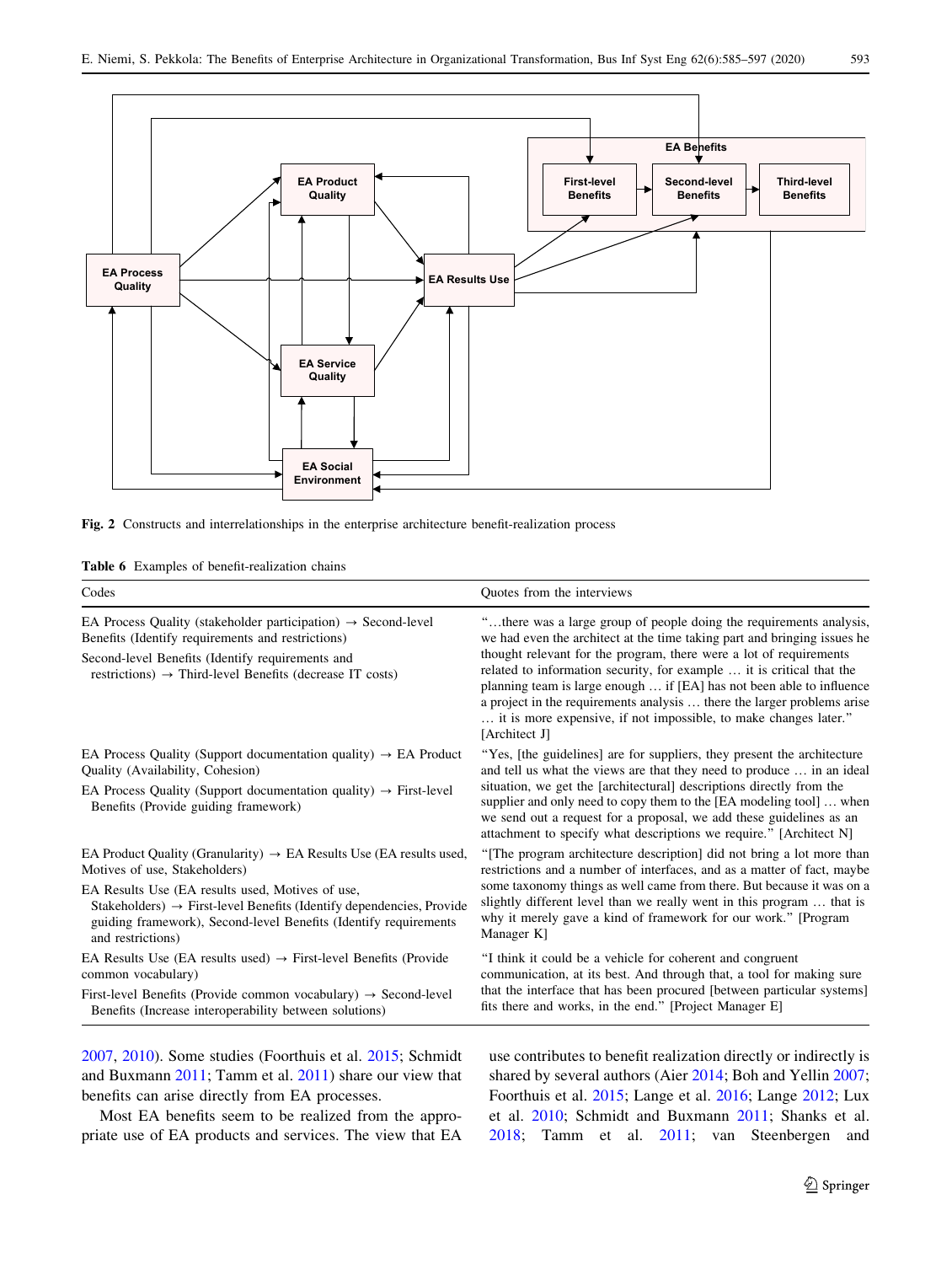Brinkkemper [2008](#page-12-0)). The significance of the use perspective has also been emphasized by Bischoff [\(2017](#page-11-0)). Similarly to EA processes, EA use can immediately result in improved understanding, as the information gathered from EA products facilitates a comprehensive view of the organization and its components. An obvious benefit is getting a clear overall view of a specific subject area, its components, and interrelationships. For example, during a project, some selected EA products can be used to improve understanding of the project's interrelationships to processes, solutions, and to other projects. In our case, for example, project architects used the EA documentation from simultaneous neighboring projects and existing systems as a basis for deciding which interfaces were required and defining high-level requirements for them. EA use thus facilitates project and program management, speeds up project initialization, and may lead to better decisions.

EA results use also has more indirect implications. As EA is used to guide development activities, it may, over time, improve the organizational IT platform (Tamm et al. [2011\)](#page-12-0). This leads to further benefits such as increased interoperability between solutions, reduced redundancy, and increased standardization in the solution portfolio. In turn, this can lead to measurable cost savings. Although our data referred specifically to these IT benefits, we can safely speculate that similar benefits can be realized regarding improved business processes and business–IT alignment. Indirect benefits probably take many years to appear, as large improvement programs take several years, where the role of EA, as a form of guidance, can be somewhat limited at first. The realized benefits can also be different in different organizations and contexts (Aier et al. [2008\)](#page-11-0). Our results, indicating that achieving certain benefits can in turn lead to other benefits, is in line with literature (Foorthuis et al. [2015;](#page-11-0) Lux et al. [2010](#page-12-0); Shanks et al. [2018](#page-12-0); van Steenbergen and Brinkkemper [2008\)](#page-12-0).

Our results highlight the extensive impact of EA social environment in the benefit-realization process, as it has an influence on the entire process. The role of cultural issues and EA's organizational grounding have also been highlighted earlier (Aier [2014;](#page-11-0) Lange [2012](#page-12-0)), Other literature also underlines the significance of EA's acceptance in the organization (Kotusev [2017](#page-12-0); Weiss [2017](#page-12-0)).

Similar kind of comprehensive view on the EA benefitrealization process is not provided elsewhere. For example, the use of EA results and high-quality EA processes have not been empirically demonstrated to have a direct influence on benefits, although both have individually been implied to have such effect. Also, our case did not show that EA product or service quality directly leads to benefits, as in some of the earlier studies (Boh and Yellin [2007](#page-11-0); Foorthuis et al. [2015;](#page-11-0) Lange [2012](#page-12-0); Schmidt and Buxmann [2011\)](#page-12-0). Instead, we argue that it has a more indirect role in

the benefit-realization process. High-quality EA products, supported by useful EA services, contribute to EA use which in turn leads to benefit realization.

Other studies have also presented less complex benefitrealization processes, in terms of constructs and interrelationships. For example, they do not refer to the ''feedback loop'', in which successful EA use and realization of benefits lead to grounding of EA in the organization, although this effect has been hinted to in some studies (Kotusev [2017](#page-12-0); Schmidt and Buxmann [2011;](#page-12-0) van der Raadt et al. [2010\)](#page-12-0).

# 6 Implications

Based on our findings, EA benefit realization constitutes a long, intertwined chain of activities. Consequently, there are various ways in which the organization can benefit from EA at various points in time. This has impacts for how the EA practice should be organized and for how the objectives of EA initiatives should be set. In the following, we will discuss the implications of our findings.

6.1 Implications for Enterprise Architecture Management

The findings highlight the importance of EA processes. Not only can benefits be directly realized from EA operations, but they also impact all the other parts of the EA benefitrealization process. Therefore, there should be a solid basis for EA work with appropriate resources, organization, tools, methods, and frameworks. Concrete endorsement for EA work from the top management is also crucial. To avoid the ''ivory tower syndrome'' in EA planning, EA activities should be integrated with the strategic, business, and IT planning processes of the organization. EA stakeholders should also be involved in EA creation (Nakakawa et al. [2010](#page-12-0)). How this should be done depends on the organization. There is not a single right way of carrying out EA work but different approaches should be applied in different organizational contexts (Aier et al. [2008\)](#page-11-0). It is also significant to note that EA does not replace existing methodologies but provides a tool for more informed planning and decision-making. In any case, communication and collaboration are crucial for the success of EA (Banaeianjahromi and Smolander [2017\)](#page-11-0), as with any enterprise endeavor.

The use of EA products is another key activity in the benefit-realization process. This is logical, as the guiding effect of EA on development is established through its usage. Even though the quality of EA products has been emphasized before, the products are useless from the benefits point of view if they are not properly used (Lange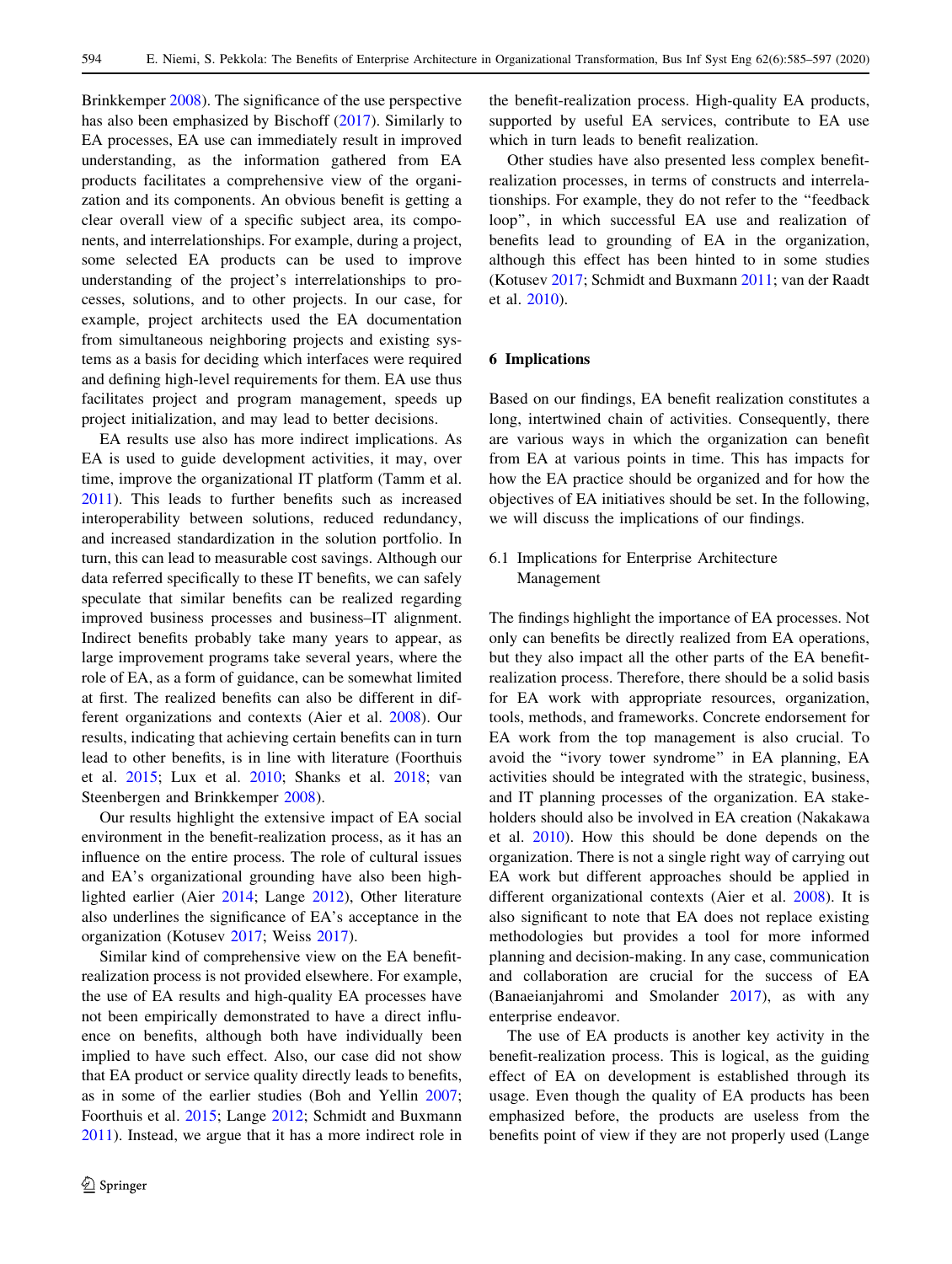et al. [2016\)](#page-12-0). EA use cannot exist in a vacuum, so EA managers should establish a clearly communicated and instructed set of EA use situations in co-operation with the existing development governance methodologies (such as project management, program steering, and IT investment management). EA use situations should be planned and managed comprehensively, including their objectives, key stakeholders, the EA results used, and the timing of use. Especially in development initiatives, the timing of when the EA results are used is critical. The initiative should be captured within EA support already in its initiation phase.

EA services' role in benefit realization is often understated or omitted. In our case, the services mainly support deriving useful information from the EA products. This is emphasized for those EA users who are not familiar with architectural thinking, such as business decision-makers. These stakeholders need support when interpreting and selecting EA products in particular situations, and what issues to consider in terms of the EA products. There are also EA services to guide development initiatives, such as project architecture reviews. At the same time, these EA services improve the quality of the EA products as they guide stakeholders to create architecture that is consistent with the standards. However, it should be noted that EA services should not be overly laborious for the stakeholders. Similar documentation should not be required in different formats for the needs of each governance methodology. EA is there to serve the stakeholders, not the other way around (see also Kotusev [2017](#page-12-0)).

## 6.2 Implications for Measuring Enterprise Architecture

Traditionally, investments have been assessed by their measurable impacts. According to our findings, this is a rather short-sighted approach with regard to EA as an investment. We argue that measurable cost savings can be expected years from the initiation of EA work, at best. Thus, investing in EA requires confidence and faith that the benefits will eventually come; the traditional year-long budgeting cycle is evidently too short to observe any measurable benefits from EA. It should also be remembered that most of the EA benefits are at the individual level and are not easily measurable. Still, over time, they will build up an environment that facilitates EA activities and the realization of organization-level benefits.

However, there are some measures that can be used to track the EA initiative to ensure that it is heading in the right direction. Process and product quality measures can be used to ensure that the EA processes result in highquality EA products and services (Tamm et al. [2011](#page-12-0); Timm et al. [2017\)](#page-12-0). User satisfaction measures may give an idea as to whether the EA results are useful to the EA stakeholders. The IT portfolio can be reviewed, and the complexity measures, such as the number of interfaces and technologies, can be tracked. The EA itself can provide tools for evaluating IT and the business in the form of useful system and process blueprints. These indirect measures can provide the necessary success stories at the beginning of and throughout the EA journey.

# 7 Limitations

The main limitation of the study arises from its nature. As the study was carried out as a single case study in a publicsector organization, the generalizability of its results is limited. It cannot be claimed that the identified constructs and interrelationships are similar in other settings. Actually, some studies even suggest that the way of doing EA should be different in different kinds of organizational contexts (Aier et al. [2008\)](#page-11-0). Therefore, also benefit-realization process could be different.

There is also a limitation related to the qualitative empirical data collected as ''stories''. Even though the stories describe what was important for our informants, important details might still be missing. Therefore, our model of constructs and interrelationships in the EA benefit-realization process is by no means a complete or perfect description of EA benefit realization everywhere. It is a model that resembles the case. As it is aligned with the literature, we believe the model can be applied elsewhere, perhaps appended and amended.

# 8 Conclusion

In this article, we have studied how EA benefits are realized through an in-depth case study. We have focused on the strategies, resources, and practices which the EA benefits stem from, and have clarified the nature of the EA benefit-realization process. The process turned out to be more complex and extensive than assumed and previously described. It constitutes a long, intertwined chain of activities. Our results indicate that EA benefits stem from solid EA processes, as well as from the appropriate use of EA products and services. Social and cultural factors also play an important role in the process. The results also shed light to the time dimension of EA benefit realization. Organizations can benefit from EA from day one, when comprehensive understanding starts to form, until the later years, when measurable outcomes—cost savings and so on—materialize. This is similar to the IS domain, where a large number of constructs, including system quality, information quality, service quality, IS use, and user satisfaction, have been observed to influence benefits—also in the long run (Petter et al. [2008](#page-12-0)).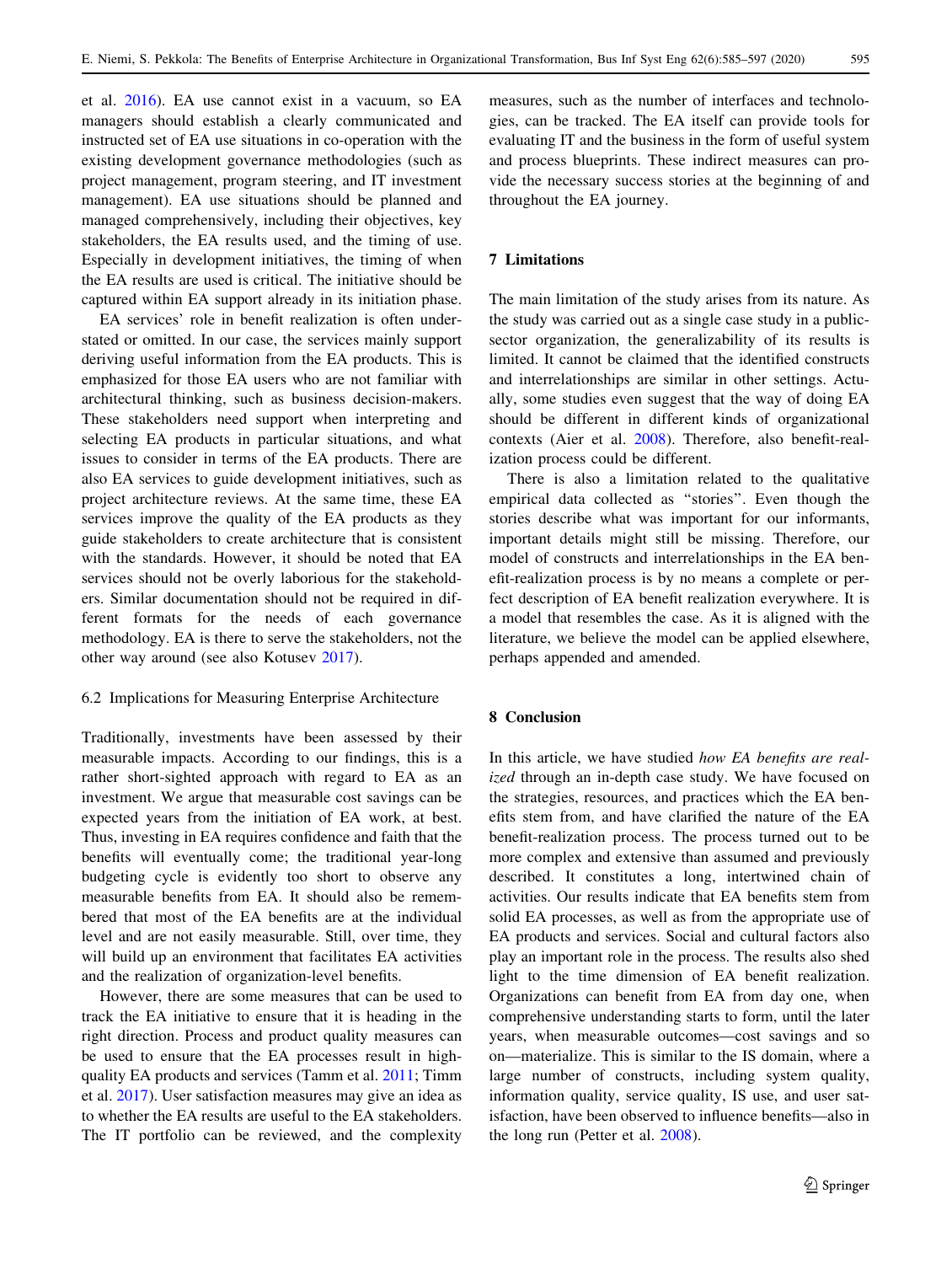<span id="page-11-0"></span>Our findings help researchers and practitioners to understand how EA benefits are realized. This insight can be used to improve organizational EA practices and procedures, and to study them. The results can be used as a basis for developing both EA products and their use, and also for improving EA governance structures, methods, and practices. While it is important to invest in the quality of EA processes, appropriate use of EA results is perhaps even more important. The comprehensive use of EA results by the EA stakeholders, such as projects, management, and architects, is emphasized. The usage also requires some support services to be provided for the stakeholders. This is the only means to ensure that the main function of EA as a guide for organizational development is realized.

Although there does not appear to be a simple way to build up a cultural grounding favorable for EA utilization, the findings suggest that high-quality EA processes and results directly contribute to this (Lange et al. [2016\)](#page-12-0). Yet, this is a chicken and egg problem: to gain high-quality EA processes and results, a favorable culture is needed. Yet an EA-favorable culture necessitates high-quality processes and results. This issue is emphasized with novel, organizationally unknown concepts, such as EA.

Finally, even though we have focused on EA as an organizational function, it should not be forgotten that EA is not a separate island in the organization. EA is deeply intertwined with other planning, management, and governance approaches and practices. Therefore, it is not sufficient to merely improve aspects of EA such as its quality or even its utilization. Dialogue between EA and the organization at large should be initiated to integrate EA in parallel with other planning and management approaches, minimizing the overlap and extra effort required. Seamless integration and alignment are required to maximize the benefits from EA.

Open Access This article is distributed under the terms of the Creative Commons Attribution 4.0 International License ([http://crea](http://creativecommons.org/licenses/by/4.0/) [tivecommons.org/licenses/by/4.0/\)](http://creativecommons.org/licenses/by/4.0/), which permits unrestricted use, distribution, and reproduction in any medium, provided you give appropriate credit to the original author(s) and the source, provide a link to the Creative Commons license, and indicate if changes were made.

# References

- Aier S (2014) The role of organizational culture for grounding, management, guidance and effectiveness of enterprise architecture principles. Inf Syst E-Bus Manag 12(1):43–70
- Aier S, Riege C, Winter R (2008) Classification of enterprise architecture scenarios—an exploratory analysis. Enterp Model Inf Syst Arch 3(1):14–23
- Aier S, Gleichauf B, Winter R (2011) Understanding enterprise architecture management design—an empirical analysis. In:

Bernstein A, Schwabe G (eds) Proceedings of the 10th international conference on Wirtschaftsinformatik. Lulu, Raleigh, pp 645–654

- Alaeddini M, Asgari H, Gharibi A, Rad MR (2017) Leveraging business-IT alignment through enterprise architecture—an empirical study to estimate the extents. Inf Technol Manag 18(1):55–82
- Banaeianjahromi N, Smolander K (2017) Lack of communication and collaboration in enterprise architecture development. Inf Syst Front 1:1–32. <https://doi.org/10.1007/s10796-017-9779-6>
- Bischoff S (2017) Chapter 9 The need for a use perspective on architectural coordination. In: Proper HA et al (eds) Architectural coordination of enterprise transformation. Springer, Cham, pp 87–98
- Bischoff S, Aier S, Winter R (2014) Use IT or lose IT? The role of pressure for use and utility of enterprise architecture artifacts. In: Aveiro D et al. (eds) Proceedings of the 16th IEEE conference on business informatics. IEEE Computer Society, Los Alamitos, pp 133–140
- Bloch M, Blumberg S, Laartz J (2012) Delivering large-scale IT projects on time, on budget, and on value. [http://www.mckinsey.](http://www.mckinsey.com/business-functions/business-technology/our-insights/delivering-large-scale-it-projects-on-time-on-budget-and-on-value) [com/business-functions/business-technology/our-insights/deliver](http://www.mckinsey.com/business-functions/business-technology/our-insights/delivering-large-scale-it-projects-on-time-on-budget-and-on-value) [ing-large-scale-it-projects-on-time-on-budget-and-on-value](http://www.mckinsey.com/business-functions/business-technology/our-insights/delivering-large-scale-it-projects-on-time-on-budget-and-on-value). Accessed 17 Feb 2018
- Boh WF, Yellin D (2007) Using enterprise architecture standards in managing information technology. J Manag Inf Syst 23(3):163–207
- Boucharas V, Steenbergen M, Jansen S, Brinkkemper S (2010) The contribution of enterprise architecture to the achievement of organizational goals: a review of the evidence. In: Proper E et al. (eds) Proceedings of the 5th international workshop on trends in enterprise architecture research. Springer, Heidelberg, pp 1–15
- Boyd R, Geiger S (2010) Enterprise architecture and information technology acquisition management. J Enterp Arch 6(4):43–47
- Dang DD, Pekkola S (2017) Systematic literature review on enterprise architecture in the public sector. Electron J E-Gov 15(2):132–154
- DeLone W, McLean E (2003) The DeLone and McLean model of information systems success: a ten-year update. J Manag Inf Syst 19(4):9–30
- Foorthuis R, van Steenbergen M, Mushkudiani N, Bruls W, Brinkkemper S, Bos R (2010) On course, but not there yet: enterprise architecture conformance and benefits in systems development. In: Sabherwal R, Sumner M (eds) Proceedings of the 2010 international conference on information systems. AIS, Atlanta
- Foorthuis R, van Steenbergen M, Brinkkemper S, Bruls W (2015) A theory building study of enterprise architecture practices and benefits. Inf Syst Front 18(3):541–564
- Harmsen F, Proper HAE, Kok N (2009) Informed governance of enterprise transformations. In: Proper E et al. (eds) Advances in enterprise engineering II. PRET 2009. Lecture Notes in business information processing, vol 28. Springer, Heidelberg, pp 155–180
- Hazen BT, Bradley RV, Bell JE, In J, Byrd TA (2017) Enterprise architecture: a competence-based approach to achieving agility and firm performance. Int J Prod Econ 193:566–577
- Hirschheim R, Klein HK, Lyytinen K (1995) Information systems development and data modeling: conceptual and philosophical foundations. Cambridge University Press, Cambridge
- Hjort-Madsen K, Pries-Heje J (2009) Enterprise architecture in government: fad or future? In: Sprague RH (ed) Proceedings of the 42nd Hawaii international conference on system sciences. IEEE Computer Society, Los Alamitos
- Kaisler SH, Armour F, Valivullah M (2005) Enterprise architecting: critical problems. In: Sprague RH (ed) Proceedings of the 38th